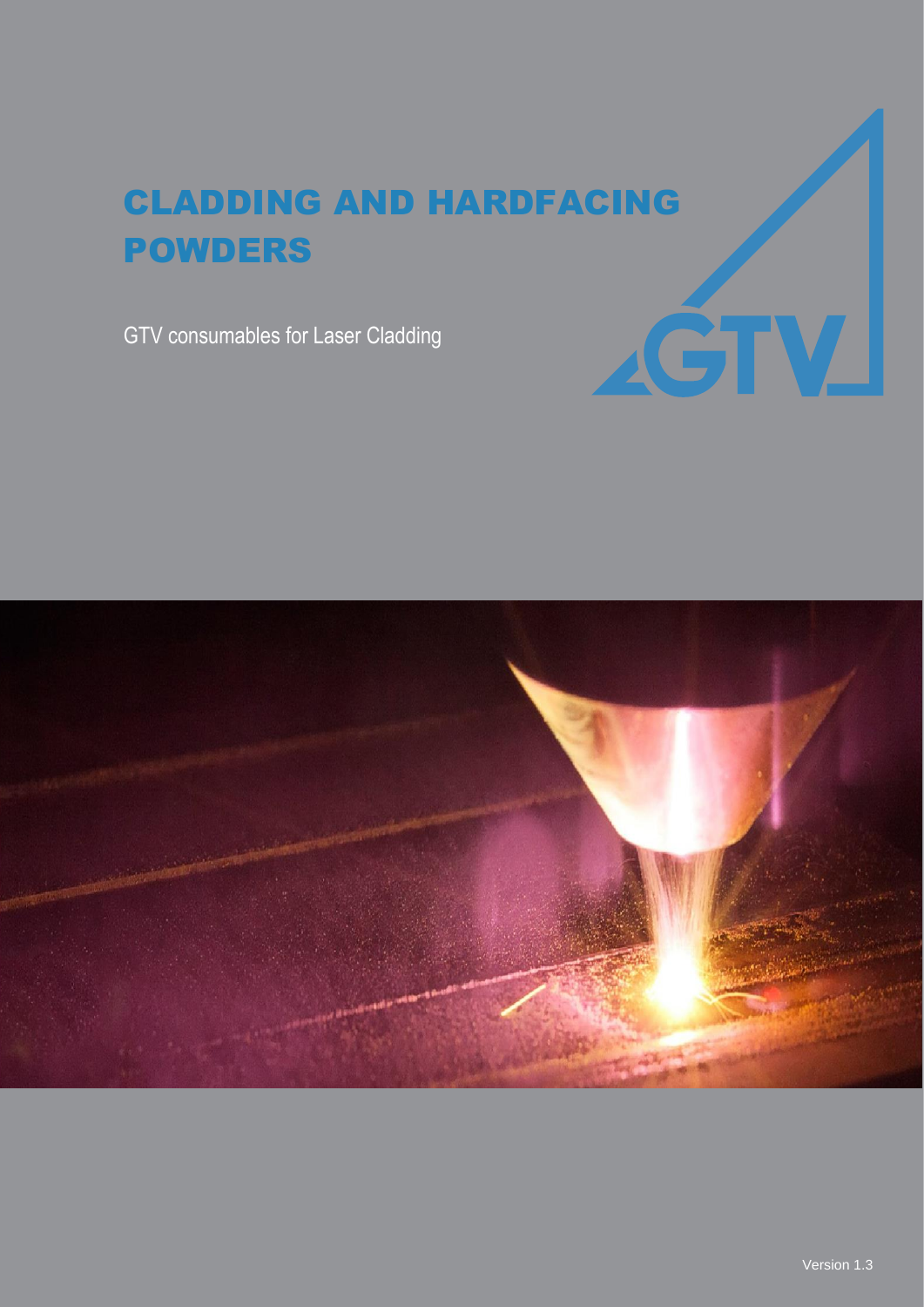#### **Ni: NICKEL BASED POWDERS**

| GTV No.  | <b>Description</b> | Particle size          | <b>Hardness</b> | $\mathsf{C}$   | Ni   | Cr             | B              | Si  | Fe  | Mo                       | <b>Others</b>            |
|----------|--------------------|------------------------|-----------------|----------------|------|----------------|----------------|-----|-----|--------------------------|--------------------------|
| 31.25.10 | Inconel 625        | $-160 + 53 \mu m$      | 200 HV          | < 0.03         | bal. | 21.0           | $\blacksquare$ | 0.4 | 1.4 | 9.0                      | $Nb = 3.5$               |
| 31.96.10 | Hastelloy C276     | $-160 + 53 \mu m$      | 210 HV          | < 0.02         | bal. | 15.2           | $\blacksquare$ | 0.1 | 3.0 | 15.5                     | $W=3$ , $Co=2$           |
| 31.10.10 | NiBSi 22 HRC       | $-150 + 53 \text{ µm}$ | 22 HRC          | $\blacksquare$ | bal. | $\blacksquare$ | 1.3            | 2.3 | 1.0 | $\blacksquare$           | $\overline{\phantom{a}}$ |
| 10.11.6  | NiCrBSi 30 HRC     | $-125 + 45 \mu m$      | <b>30 HRC</b>   | 0.15           | bal. | 7.0            | 1.25           | 3.4 | 3.0 | $\overline{\phantom{a}}$ | $\overline{\phantom{a}}$ |
| 10.12.6  | NiCrBSi 40 HRC     | $-125 + 45$ µm         | 40 HRC          | 0.25           | bal. | 7.5            | 1.7            | 3.5 | 2.5 | $\blacksquare$           | $\overline{\phantom{a}}$ |
| 31.14.10 | NiCrBSi 50 HRC     | $-150 + 53 \mu m$      | <b>50 HRC</b>   | 0.5            | bal. | 14.0           | 2.5            | 3.7 | 4.0 | $\overline{\phantom{a}}$ | $\overline{\phantom{a}}$ |
| 31.15.10 | NiCrBSi 60 HRC     | $-150 + 53 \mu m$      | 60 HRC          | 0.75           | bal. | 14.0           | 3.3            | 4.5 | 4.5 | $\blacksquare$           | $\overline{\phantom{a}}$ |
| 10.16.6  | NiCrBSi CuMo       | $-125 + 45 \mu m$      | <b>58 HRC</b>   | 0.5            | bal. | 16.0           | 3.5            | 4.5 | 3.5 | 3.0                      | $Cu=3$                   |

#### **31.25.10**

-160 +53 µm / gas atomised / 200 HV

NiCrMoNb based alloy similar to Inconel 625. Excellent corrosion resistance in wide range of environments, high temperature oxidation resistance, resistance to stress corrosion cracking, good wear resistance and high ductility.

Typically used for repair and surfacing of similar nickel based super alloys, non-alloyed, low alloyed and high alloyed steels.

#### Typical applications:

Components exposed to corrosive environments, high temperatures and mechanical stress in chemical or petrochemical industry, power engineering, aerospace, etc.

#### **31.96.10**

#### -160 +53 µm / gas atomised / 210 HV

NiCrMoW based alloy similar to Hastelloy C276. Excellent corrosion resistance in hot contaminated mineral acids, chlorine and chloride contaminated media, resistance to strong oxidisers and wet chlorine gases, resistant to pitting, crevice corrosion and stress corrosion cracking.

#### Typical applications:

Typically used in chemical and petrochemical processing applications as well as hot working tools such as hot forging dies, punches, press tools, etc.

#### **31.10.10**

#### -150 +53 µm / gas atomised / 22 HRC

NiBSi based alloy with good oxidation and wear resistance, good machinability, typically used for repair of cast iron and repair of machining errors.

#### **10.11.6**

#### $-125 + 45$  µm / gas atomised / 30 HRC

NiCrBSi based alloy with good corrosion and wear resistance, used for applications, where good machinability is required and hardness of 30 HRC is sufficient.

Typical applications:

Rebuilding and repairing of plungers in glass manufacturing industry, valves, pumps, rolls, etc.

#### **10.12.6**

 $-125 + 45$  µm / gas atomised / 40 HRC

NiCrBSi based alloy with good corrosion and wear resistance - higher than 10.11.6.

Typical applications:

Rebuilding and repairing of plungers in glass manufacturing industry, bearings, valve gates, pump sleeves, etc.

#### **31.14.10**

 $-150 +53$  µm / gas atomised / 50 HRC

NiCrBSi based alloy with excellent resistance to wear and corrosion in various process media, surfaces resistant to wear by abrasive grains, particle erosion and cavitation, further improvement of abrasion resistance can be achieved by mixing with tungsten carbides.

#### Typical applications:

Bearings, diesel engine valves, valve seats, rocker arms, screw conveyors, pump sleeves, seal rings, piston rods, mixer blades, chip knives, etc.

#### **31.15.10**

#### $-150 + 53$  µm / gas atomised / 60 HRC

NiCrBSi based alloy with excellent resistance to wear and corrosion in various process media, surfaces resistant to wear by abrasive grains, particle erosion and cavitation, further improvement of abrasion resistance can be achieved by mixing with tungsten carbides.

#### Typical applications:

Bearings, diesel engine valves, valve seats, rocker arms, screw conveyors, pump sleeves, seal rings, piston rods, mixer blades, chip knives, etc.

#### **10.16.6**

-125 +45 µm / gas atomised / 58 HRC

NiCrBSi based alloy with addition of Cu and Mo, better corrosion resistance in acidic or alkaline media and better resistance to cracking compared to Cu and Mo free NiCrBSi alloys.

#### Typical applications:

Applications requiring wear and corrosion resistance in chemical and petrochemical industry, etc.

GTV Laser Cladding and Hardfacing Powders **page 2 of 6** and the state of 6 and the state page 2 of 6 and the state page 2 of 6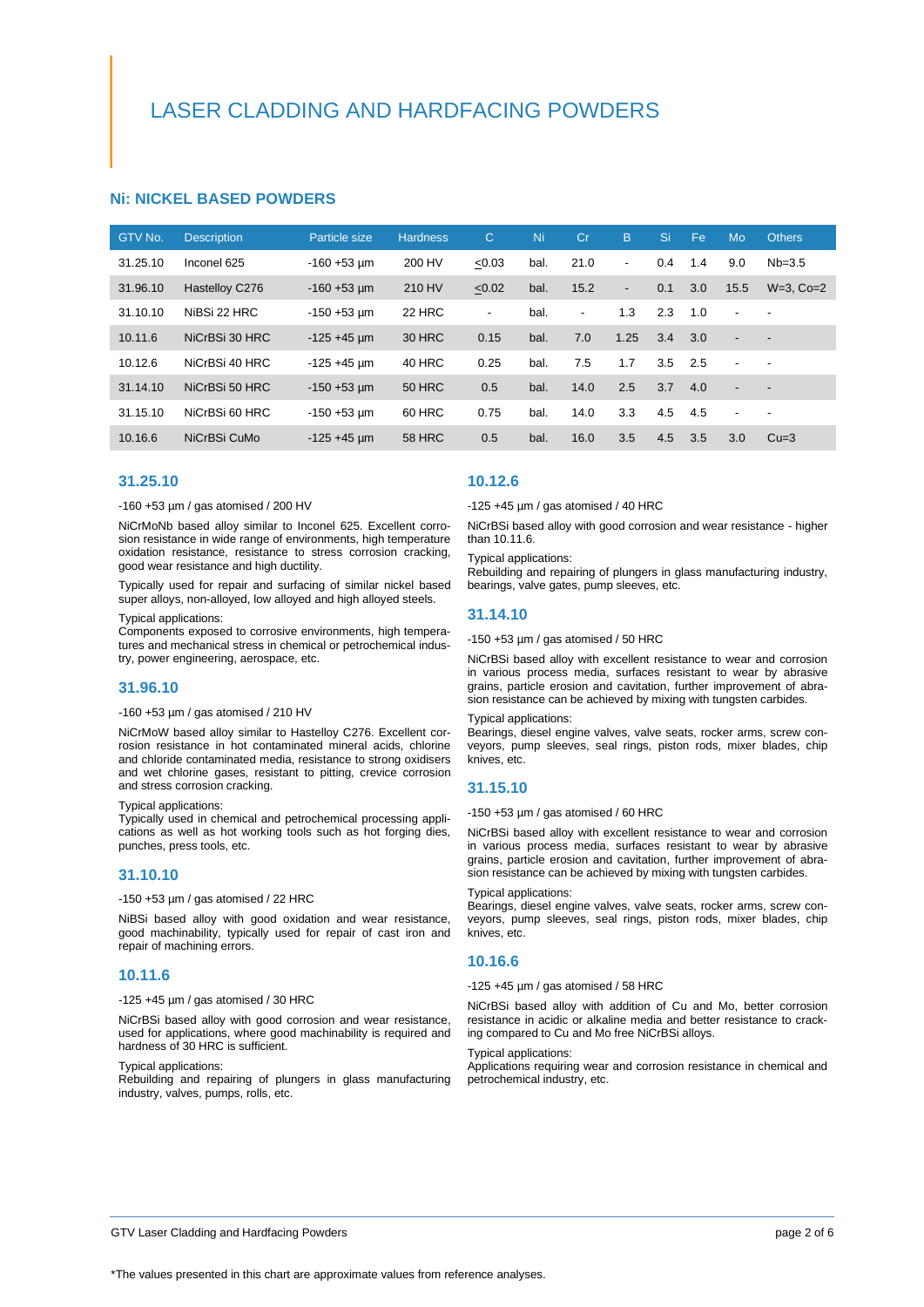### LASER CLADDING AND HARDFACING POWDERS

#### **Co: COBALT BASED POWDERS**

| GTV No.    | <b>Description</b> | Particle size     | <b>Hardness</b> | $\mathsf{C}$ | Ni                       | Cr   | Co   | Si                       | W                        | Fe                       | Mo                       |
|------------|--------------------|-------------------|-----------------|--------------|--------------------------|------|------|--------------------------|--------------------------|--------------------------|--------------------------|
| 31.01.10   | Stellite 1         | $-150 + 53 \mu m$ | <b>55 HRC</b>   | 2.5          | $\overline{\phantom{a}}$ | 30.0 | bal. | $\overline{\phantom{a}}$ | 12.0                     | $\overline{\phantom{a}}$ | $\overline{\phantom{a}}$ |
| 31.06.10   | Stellite 6         | $-150 + 53 \mu m$ | 40 HRC          | 1.1          | $\blacksquare$           | 28.0 | bal. | $\overline{\phantom{a}}$ | 4.0                      | $\overline{\phantom{a}}$ | $\overline{\phantom{0}}$ |
| 31.06.10SF | Stellite SF6       | $-150 + 53 \mu m$ | $50 - 51$ HRC   | 0.7          | 14.5                     | 19   | bal. | 2.5                      | 7.5                      | 1.6                      | ۰                        |
| 31.12.10   | Stellite 12        | $-160 + 53 \mu m$ | 48 HRC          | 1.5          | $\overline{\phantom{a}}$ | 28.0 | bal. | $\overline{\phantom{a}}$ | 8.0                      | $\overline{\phantom{a}}$ | $\overline{\phantom{a}}$ |
| 31.21.10   | Stellite 21        | $-160 + 53$ um    | 30 - 45* HRC    | 0.25         | 2.8                      | 27.0 | bal. | 1.0                      | $\overline{a}$           | 1.5                      | 5.5                      |
| 31.64.10   | $T-400$            | $-150 + 53 \mu m$ | <b>53 HRC</b>   | 0.01         | 0.5                      | 9.0  | bal. | 2.7                      | $\overline{\phantom{a}}$ | 0.5                      | 29.5                     |
| 31.68.10   | T-800              | $-150 + 53$ um    | 53 - 60 HRC     | < 0.08       | < 1.5                    | 18.0 | bal. | 3.4                      | $\overline{\phantom{a}}$ | < 1.5                    | 28.0                     |

*Stellite and Tribaloy are registered trademarks of Kennametal Stellite. Index \*: Hardness values after work hardening*

#### **31.01.10**

#### -150 +53 µm / gas atomised / 55 HRC

Cobalt based alloy with chemical composition similar to Stellite 1, hardest of the standard cobalt base alloys retaining its hardness at temperatures up to 730 °C, but more crack sensitive than other cobalt based alloys.

High content of carbides in a cobalt matrix, providing excellent resistance to abrasion and solid particle erosion and good general corrosion resistance.

#### Typical applications:

Applications, where high wear resistance (especially abrasion resistance) is required, such us pump and bearing sleeves, rotary seal rings, etc.

#### **31.06.10**

#### $-150 + 53$  µm / gas atomised / 40 HRC

Most widely used cobalt based alloy, providing excellent resistance to many forms of chemical and mechanical degradation over a wide temperature range, good resistance to impact and cavitation, better impact resistance than 31.01.10 retaining its hardness at temperatures up to 500 °C.

#### Typical applications:

Due to its outstanding anti-galling properties and low friction coefficient in case of self-mated surfaces 31.06.10 is recommended for hardfacing on valve seats, steam valves, bearing areas, etc.

#### **31.06.10SF**

#### -150 +53 µm / gas atomised / 50 - 51 HRC

Self-fluxing cobalt alloy with excellent resistance to many kinds of chemical and mechanical material removal over a wide temperature range, good resistance to impact stress and cavitation.

#### Typical applications:

Pump components and other components that are exposed to high abrasive stress and whose base material has a relatively low thermal expansion.

#### **31.12.10**

-160 +53 µm / gas atomised / 48 HRC

Cobalt based alloy with chemical composition similar to Stellite 12, better abrasion and erosion resistance than 31.06.10, better resistance to impact and thermal shocks than 31.01.10.

#### Typical applications:

Typically used for cutting tools, cutting edges in plastic, paper and textile industry, saw blades and tips in wood industry, etc.

#### **31.21.10**

-160 +53 µm / gas atomised / 30 HRC, 45 HRC\*

Cobalt based alloy with chemical composition similar to Stellite 21 alloy, excellent resistance to hot corrosion, thermal and mechanical shock and to oxidizing and reducing gaseous atmospheres up to 1100 °C. The weld metal is work hardening, has excellent metal-tometal sliding wear resistance and is highly resistant to impact, not recommended for severe hard particle abrasion.

#### Typical applications:

Parts subject to corrosion, impact wear as well as high temperatures or thermal shocks such as engine valves, gas turbines components, hot working tools such as forging or stamping dies, etc.

#### **31.64.10**

-150 +53 µm / gas atomised / 53 HRC

CoMoCrSi based alloy with chemical composition similar to Tribaloy T-400, exhibits high corrosion resistance, high oxidation resistance at elevated temperatures, high resistance to wear and galling with good hot hardness, resists fretting wear in case of lack of lubrication.

#### Typical applications:

Pump components, valve seats, valve faces, ball and roller bearings, journal bearings, etc.

#### **31.68.10**

-150 +53 µm / gas atomised / 53 - 60 HRC

CoMoCrSi based alloy with chemical composition similar to Tribaloy T-800, exhibits high corrosion resistance, high oxidation resistance at elevated temperatures (higher than T-400), high resistance to wear and galling with good hot hardness.

#### Typical applications:

Pump components, valve seats, valve faces, ball and roller bearings, journal bearings, etc.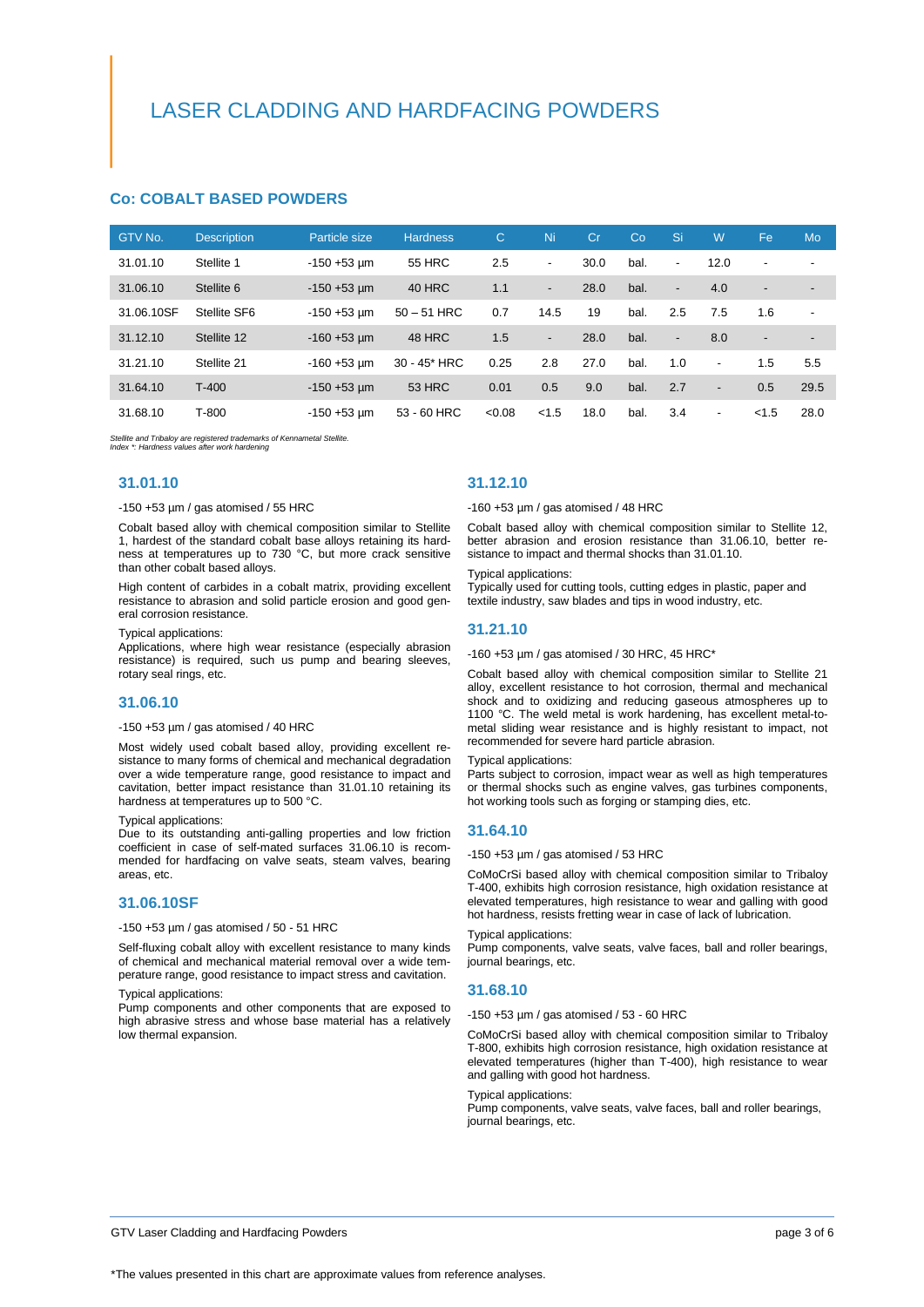### LASER CLADDING AND HARDFACING POWDERS

#### **Fe: IRON BASED POWDERS**

| GTV No.  | <b>Description</b> | Particle size     | <b>Hardness</b> | C.         | Ni.                      | Cr        | Mn         | 'Si.  | Fe   | Mo  |
|----------|--------------------|-------------------|-----------------|------------|--------------------------|-----------|------------|-------|------|-----|
| 31.42.10 | 431                | $-150 + 53 \mu m$ | 300 - 400 HV    | $\leq 0.2$ | 1.25 -<br>2.5            | $15 - 17$ | $\leq 1.0$ | < 1.0 | bal. | -   |
| 31.46.10 | 316L               | $-160 + 53 \mu m$ | 160 HV          | < 0.03     | 12.0                     | 17.0      | 1.5        | 0.8   | bal. | 2.5 |
| 31.91.10 | 410L               | $-160 + 53 \mu m$ | 220 HV          | < 0.03     | $\overline{\phantom{a}}$ | 12.5      | 0.1        | 0.5   | bal. |     |

#### **31.42.10**

#### -150 +53 µm / gas atomized / 220 HV

Martensitic nickel-chromium steel with better corrosion resistance than steels of type 403 or 410, 420 and 430, offering good corrosion resistance and high wear resistance in a variety of applications.

#### Typical applications:

Mechanically highly stressed machine parts, such as valves, pump and valve shafts and compressor wheels.

#### **31.46.10**

#### -160 +53 µm / gas atomised / 160 HV

Austenitic nickel-chromium steel powder, resistant to corrosion, pitting and intercrystalline corrosion up to temperatures of 400 C, scale resistant up to 800 °C. Easy machining, mirror finishing possible.

#### Typical applications:

Corrosion resistant surfaces for chemical industry, food processing industry as well as buffer layers for hardfacing.

#### **31.91.10**

-160 +53 µm / gas atomised / 220 HV

13% Cr steel powder for surfacing on similar Cr steels and cast steels.

Typical applications:

Suitable for surfacing of sealing faces of water, gas and steam valves at service temperatures up to 450 °C.

| GTV No.  | <b>Description</b> | <b>Particle size</b>    | Hardness    | C.  | 'Si l | Mn               | Cr   | Mo |      | FΑ   |
|----------|--------------------|-------------------------|-------------|-----|-------|------------------|------|----|------|------|
| 31.40.10 | FeCrV15            | -150 +50 µm 62 - 66 HRC |             | 4.5 | 1.2   | 1.0              | 14.5 |    | 15.0 | bal. |
| 31.47.10 | FeCrV12            | $-150 + 50 \mu m$       | 55 - 60 HRC | 3.0 | 1.2   | 1.0 <sup>°</sup> | 5.5  |    | 12.5 | bal. |

#### **31.40.10**

#### -150 +50 µm / gas atomised / 62 - 66 HRC

Wear protection alloy, particularly against abrasive wear, with very good weldability. Corrosion-resistant, heat resistant up to 550 ° C.

#### Typical applications:

Cutting blades for agriculture and food industry, extruder screws and components from the civil engineering and mining.

#### **31.47.10**

-150 +50 µm / gas atomised / 55 - 66 HRC

Wear protection alloy, particularly against abrasive wear, with very good weldability. Better impact resistance than 31.40.10 at reduced abrasion resistance.

#### Typical applications:

Cutting blades for agriculture and food industry and impact-stressed components e.g. in forming technology.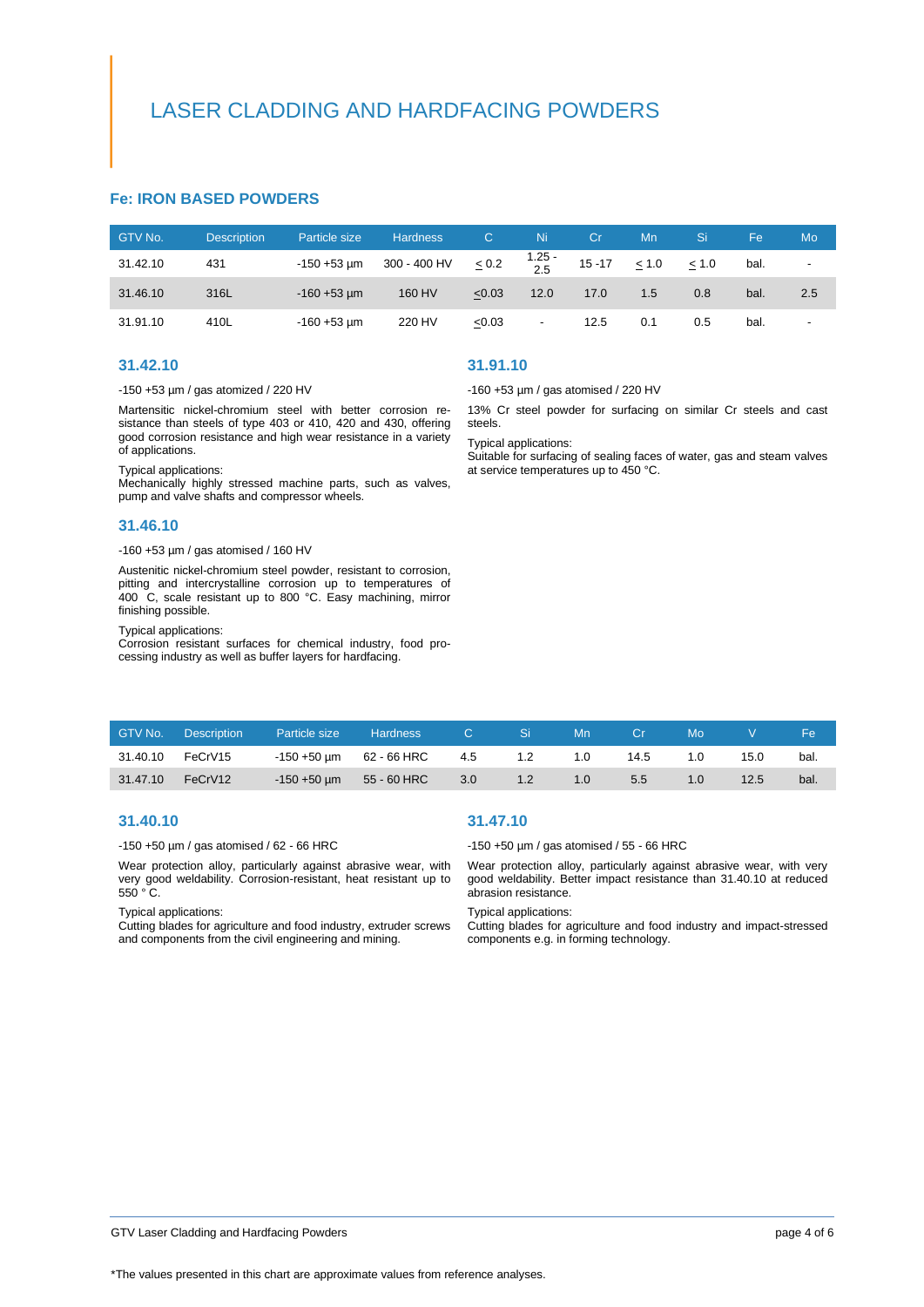## LASER CLADDING AND HARDFACING POWDERS

### **CARBIDE REINFORCED POWDERS**

| GTV No.  | <b>Description</b>    | Particle size          | <b>Matrix hardness</b> | Carbide type              |
|----------|-----------------------|------------------------|------------------------|---------------------------|
| 31.33.10 | NiBSi / WSC 40 / 60   | $-160 + 53 \text{ µm}$ | 50 HRC                 | spherical                 |
| 31.34.10 | NiCrBSi / WSC 50 / 50 | $-160 + 53 \text{ µm}$ | <b>50 HRC</b>          | fused and crushed, blocky |
| 31.37.10 | NiCrBSi / FTC 50 / 50 | $-160 + 53 \mu m$      | 60 HRC                 | fused and crushed, blocky |

#### **31.33.10**

#### -160 +53 µm

Mixed powder with chromium-free self-fluxing nickel based alloy matrix for protection against extreme abrasive wear.

#### Typical applications:

Applications in mining, oil and gas exploration, general engineering (especially plastics machinery), compared to 31.34.10 significantly harder carbides, whose spherical shape causes considerably reduced material removal under some wear conditions.

#### **31.34.10**

#### $-160 + 53$  um

Mixed powder with chromium-free self-fluxing nickel based alloy matrix for protection against extreme abrasive wear.

#### Typical applications:

Applications in mining, oil and gas exploration, general engineering (especially plastics machinery), as well as for pumps, mills, excavation tools and scrap presses.

**Various mixing ratios with different matrix hardness are possible.**

#### **31.37.10**

#### $-160 + 53$  µm

Mixed powder with self-fluxing nickel based alloy matrix for protection against extreme abrasive wear.

#### Typical applications:

Applications in mining, oil and gas exploration as well as for excavation tools.